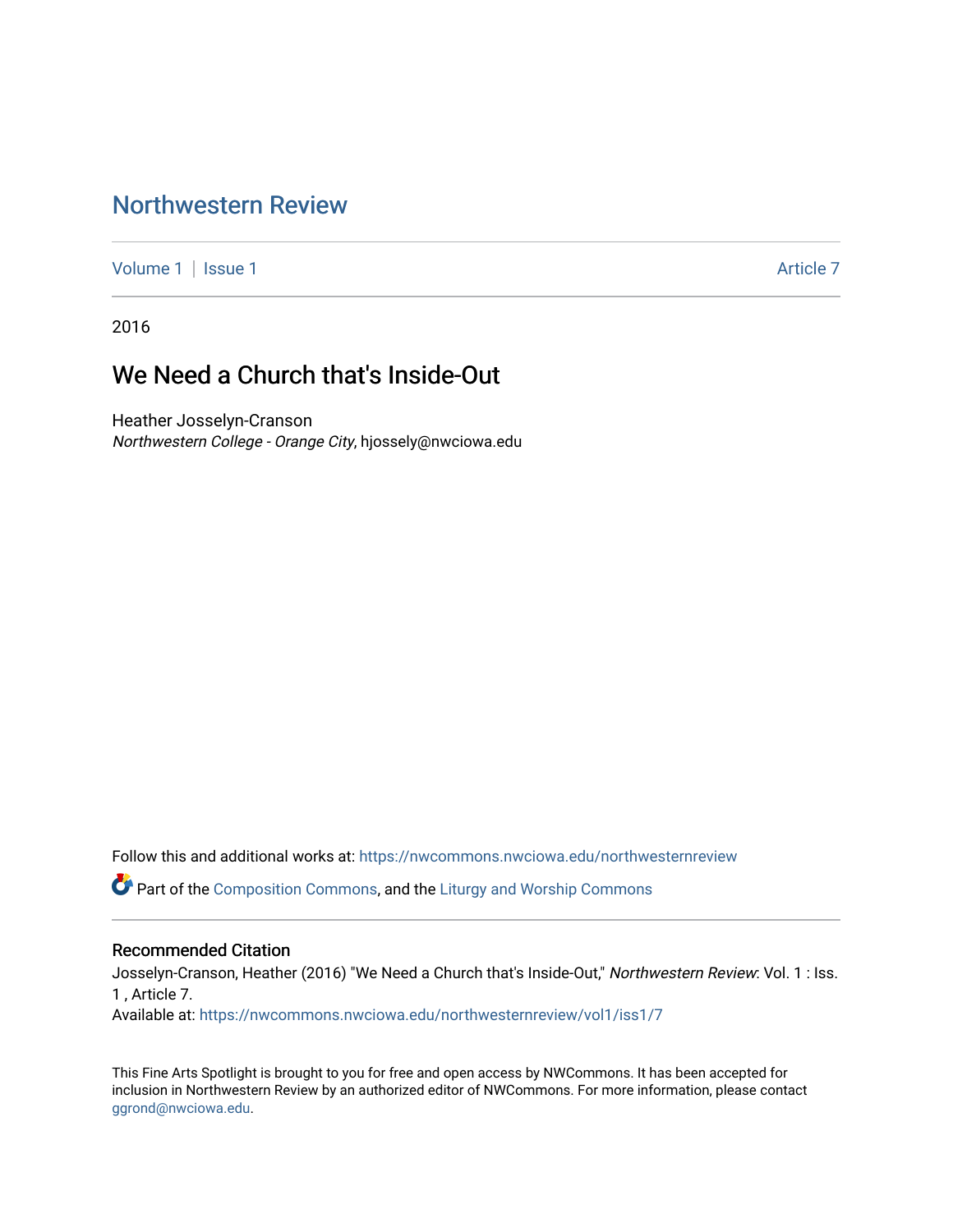### We Need a Church that's Inside-Out

#### Abstract

This hymn gives voice to one frustration that many Christians feel: a despair over watching Christian factions argue about doctrine while the poor suffer outside of church walls. This hymn calls us to see the self-obsession which prevents us from attending to those in need (first stanza), confess our neglect of Jesus' mandate to care for others (second stanza), and turn away from the distractions of petty bickering toward the expression of Christ's peace, grace, and love to all those outside the church (third stanza).

#### About the Author

Heather Josselyn-Cranson is the director of the music ministry program at Northwestern College. She has earned degrees in music composition, sacred music and liturgy from Bates College and Boston University School of Theology, and has served as a minister of music at congregations in Florida, Massachusetts and Russia. An active scholar, she has published articles on music in emerging churches, how translation affects the hymns of Charles Wesley, and women's participation in the chant of medieval monastic communities.

Dr. Josselyn-Cranson's composition and hymn writing have also received attention. Her choral compositions for the musical Terror Texts received a special commendation for Distinguished Achievement in Choral Music from the Kennedy Center American College Theater Festival in 2009. Three of her recent hymns have also won awards: "Every Day We See the Traces" won second prize in the Jesuit 25th Anniversary Hymn Contest sponsored by St. Peter's Church in Charlotte, North Carolina, in 2011; "Planets Humming as They Wander" won the Boston University School of Theology Hymn Competition in 2010; and "We Cannot Know What Worship Is" received second prize in the Congregational Justice Song Contest sponsored by the Christian Reformed World Relief Committee in 2009.

#### Acknowledgements

The audio recording features Northwestern students Amanda Vander Stelt and Jacob Ven Huizen on vocals. Lem Mauer and Michael Stokes served as audio engineers.